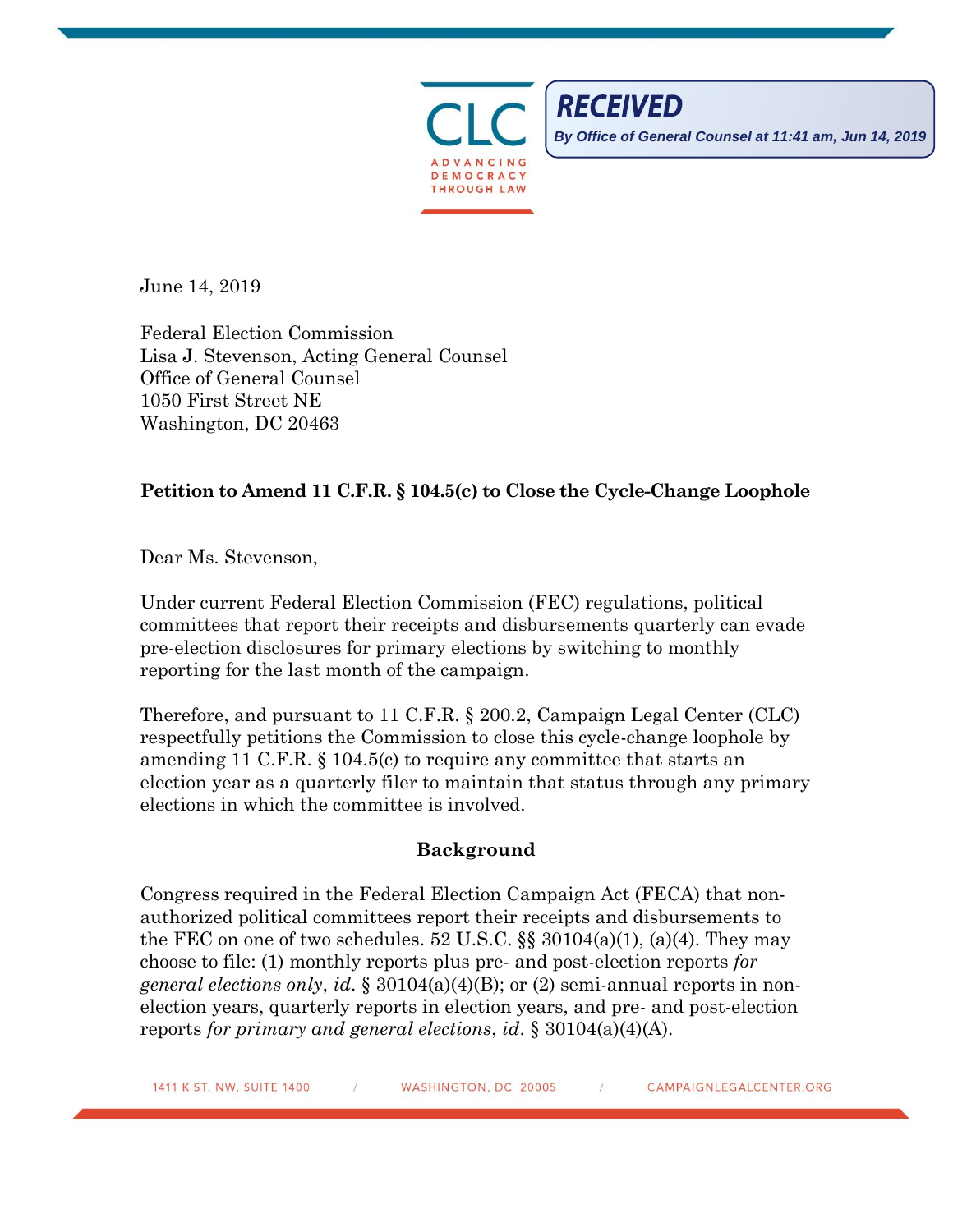Each schedule balances the logistical requirements for committees against the public interest "that the voters are fully informed about the person or group who is speaking," *Citizens United v. FEC*, 558 U.S. 310, 368 (2010). The first keeps the public regularly informed about the actions of the political committee through monthly reporting. The second allows committees to report less frequently, but, in exchange, requires extra, pre- and post-primary reports to highlight election-sensitive spending.

Commission regulations at 11 C.F.R. § 104.5(c) allow a non-authorized political committee to change its filing frequency once per year when it files a report. Then, it can file the next required report on its new filing cycle. But recent evidence indicates that this regulation has undermined the statute by allowing some committees to evade Congress's intended disclosure scheme.

## **The Cycle-Change Loophole**

In an election year, a non-authorized political committee that files quarterly must also file a pre-election report for any primary or general election in which it makes a contribution or expenditure. 11 C.F.R. § 104.5(c). Preelection reports must be filed 12 days before the election and must report the committee's election activities up to 20 days before the election. 52 U.S.C. §  $30104(a)(4)(A)(ii)$ . Monthly filers must also file pre-election reports for general elections, but not for primary elections. 11 C.F.R. § 104.5(c).

But crafty political committees have found that a well-timed switch from reporting on a quarterly cycle to a monthly cycle just before a pre-election report is due can allow a political committee to take advantage of the laxer quarterly filing deadline, then avoid disclosing receipts and disbursements from the last few weeks of the campaign until after the election is over when the information is of less value to voters.

In one egregious example, West Virginia's voters were denied their right to donor information in the Senate primary held on May 8, 2018. In a quarterly report filed on April 13, West Virginia's Duty and Country PAC reported only \$150 cash on hand through March 31. <sup>1</sup> On the same day that report was filed, the committee switched to a monthly reporting cycle, so it did not have to file again until its April report was due on May 20.<sup>2</sup>

l <sup>1</sup> Duty and Country, April Quarterly, FEC Form 3X at 6 (filed April 13, 2108), https://docquery.fec.gov/cgi-bin/forms/C00666388/1220982/.

<sup>2</sup> Duty and Country, Miscellaneous Document, FEC Form 99 (filed April 13, 2108), https://docquery.fec.gov/cgi-bin/forms/C00666388/1220982/. *See also* 52 U.S.C. § 30104(a)(4).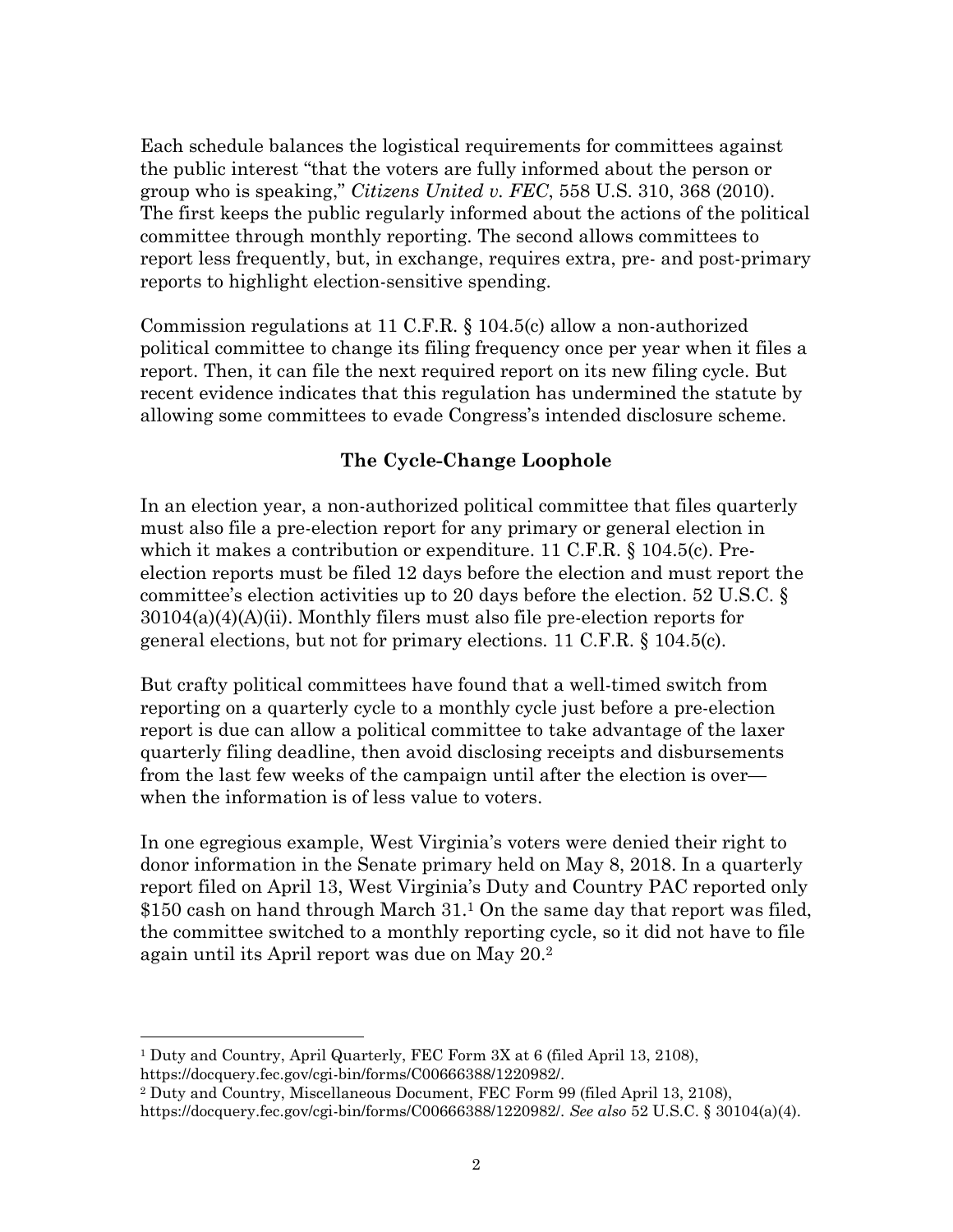Had it not switched, the Duty and Country PAC would have been required to file a pre-election report on its activities from April 1 to April 18 in a filing due April 26. *See* 52 U.S.C. § 30104(a)(4). But instead, West Virginia Republicans did not learn until after the election that the PAC was a front for out-of-state Democrats who raised \$1,800,000 to influence their primary. 3

Similarly, West Virginia's Mountain Families PAC reported \$0 on in its quarterly report on April 13. <sup>4</sup> Then, it switched to monthly reporting and spent \$1.4 million on the primary, which it did not disclose until May 20th twelve days after Election Day.<sup>5</sup> The money came from Senate Leadership Fund, <sup>6</sup> aligned with Senate Majority Leader Mitch McConnell, and most of it was spent on ads against the primary candidate who referred to Senator McConnell publicly as "Cocaine Mitch."<sup>7</sup>

This tactic is in danger of proliferation. Political committees can game the system in the 2020 primaries by switching their reporting schedule from quarterly to monthly before the pre-election report is due.

For example, in 2020, Oregon is holding its primaries on May 19.<sup>8</sup> Quarterly reporters will file a report by April 15 disclosing their donations and expenditures for the first quarter of 2020 (through March 31). Then, they will file a pre-election report by May 7, for their activity up through April 30.

But those committees that switch from quarterly to monthly will not file any reports after the first quarter filing. By starting the year as quarterly filers, then switching to monthly filers when they file on April 15, they will not be required to report until the next monthly report is due, on May 20, the day after election day. These committees will gain 30 days of dark-money spending—the entirety of April—at a key time before the Oregon primaries.

 $\overline{a}$ 

<sup>8</sup> "Current Election," Oregon Secretary of State, at

<sup>3</sup> Duty and Country, May Monthly, FEC Form 3X (filed May 20, 2108),

https://docquery.fec.gov/cgi-bin/forms/C00666388/1233237/.

<sup>4</sup> Mountain Families PAC, April Quarterly, FEC Form 3X at 6 (filed April 13, 2108), https://docquery.fec.gov/cgi-bin/forms/C00674689/1221380/.

<sup>5</sup> Mountain Families PAC, May Monthly, FEC Form 3X at 6 (filed May 20, 2108),

https://docquery.fec.gov/cgi-bin/forms/C00674689/1221380/.

<sup>6</sup> *Id*., Schedule A , Itemized Receipts, https://docquery.fec.gov/cgi-

bin/forms/C00674689/1233291/sa/ALL.

<sup>7</sup> For further discussion of these examples and other, similar types of gamesmanship by political committees, see "Dodging Disclosure: How Super PACs Used Reporting Loopholes and Digital Disclaimer Gaps to Keep Voters in the Dark in the 2018 Midterms," *Campaign Legal Center*, November 2018, https://campaignlegal.org/sites/default/files/2018-11/11-29- 18%20Post-Election%20Report%20%281045%20am%29.pdf.

https://sos.oregon.gov/voting/Pages/current-election.aspx.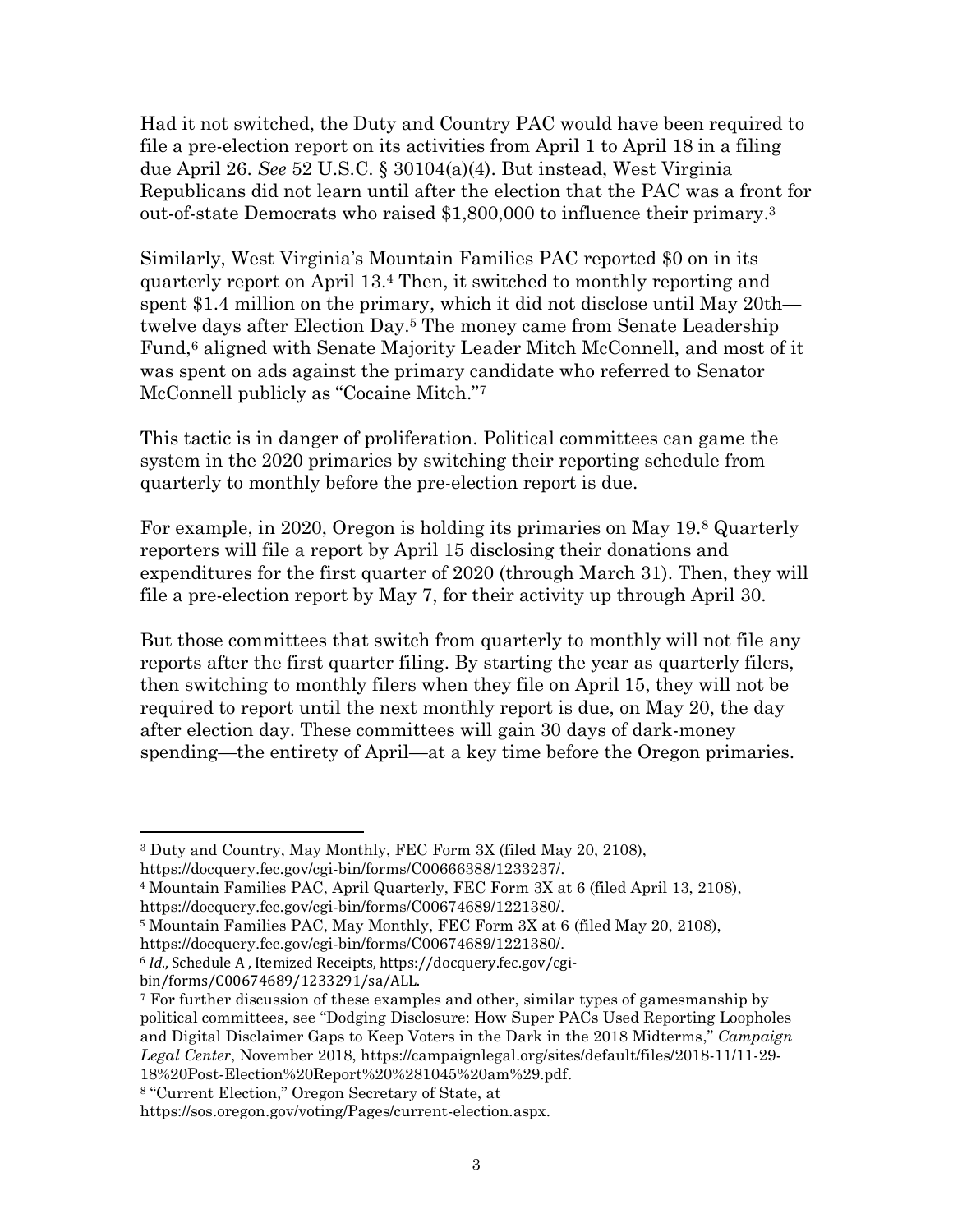Given the success of this tactic in 2018, and its potential to spread in 2020, the FEC should close the cycle-change loophole.

## **Request for Rulemaking**

Under 52 U.S.C. § 30111(a)(3), the Commission's statutory duties include developing a filing system "consistent with the purposes of" the statutes it enforces. As noted above, a key purpose of the disclosure requirement is to inform voters as to who is paying to shape their opinion of candidates.

But the regulation that allows committees to switch their reporting schedules has frustrated the efforts of Congress to inform the public of electioneering by quarterly filers. 11 C.F.R. § 104.5(c). Political committees like the Duty and County PAC and Mountain Family PAC have used the regulation to avoid statutorily mandated disclosures.

This practice contravenes Congress's purpose in creating two options for disclosure requirements, each with benefits and burdens for political committees. Rather than choosing one of the schedules provided by Congress, committees are getting the benefits of both—and leaving voters in the dark.

We request that the Commission amend 11 C.F.R. § 104.5(c) to ensure that quarterly filers are required to file a pre-election report. We propose that any committee that starts an election year as a quarterly filer (defined as any committee that does not file a monthly report for January) must file pre- and post-election reports for primary elections.

This could be achieved by: (1) prohibiting committees from switching their filing schedules during an election year, (2) prohibiting committees from switching from quarterly to monthly filing in any quarter in which they participate in a primary, or (3) establishing that committees that switch to monthly filers automatically revert back to quarterly if they are involved in a primary in their first quarter after the switch.